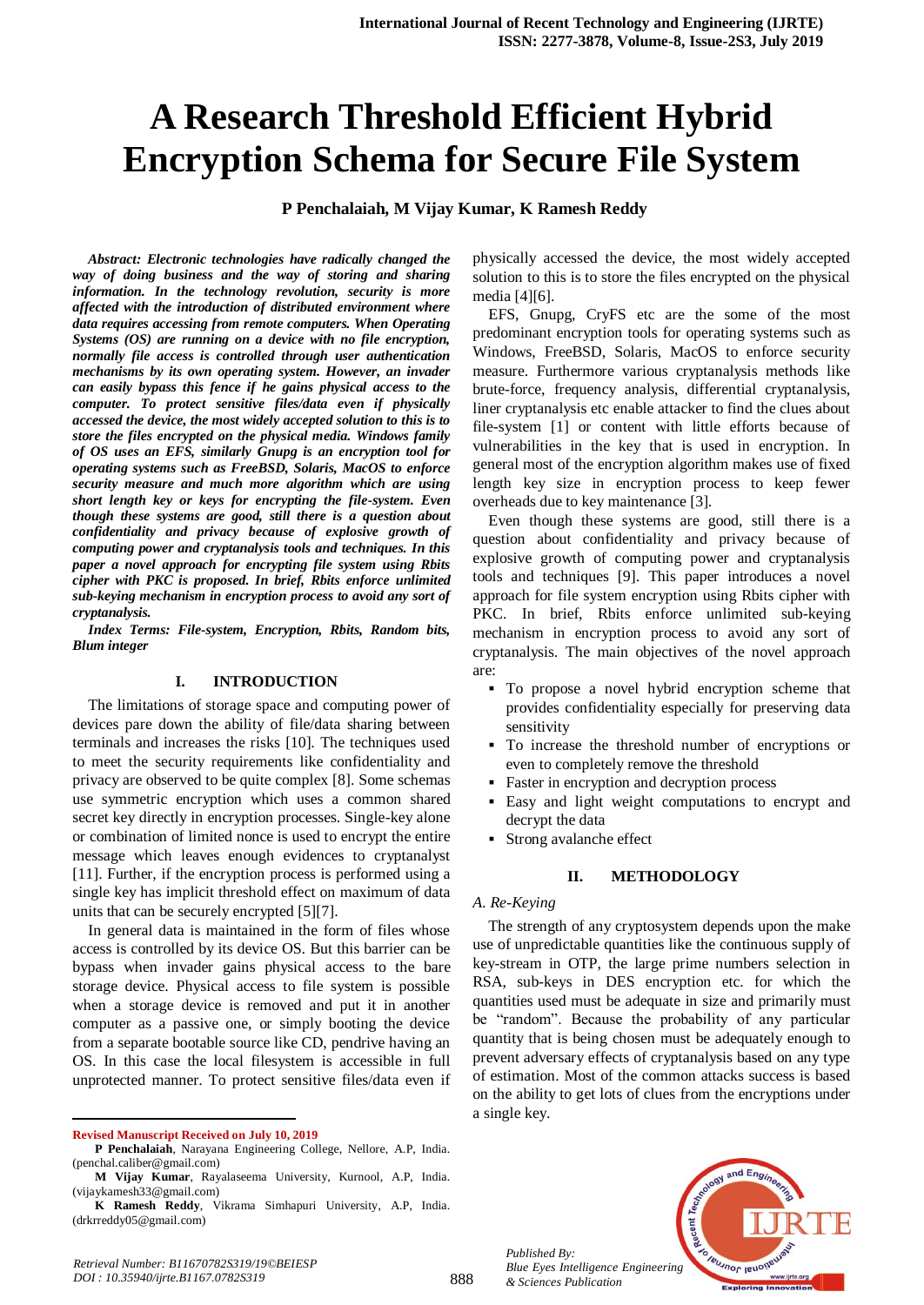In order to produce a more resistance ciphertext, a number of randomly generated keys in a cipher can be used [5]. This would help to cover any perceptible patterns in the produced ciphertext. Re-keying in a cryptosystem tremendously increase the threshold on encryptions or even can completely remove the threshold, makes infinite number of encryptions without requiring a new exchange of keys repeatedly. Because different random bits eliminate repeating patterns, consequently avoids framing clues to a cracker that are required to break the key.

## *B. Rbits*

Rbits aims to provide confidentiality especially for large data with the use of random bits. In brief, Rbits algorithm generates random bits which are continuously supplied as sub-keys to encryption process. These random bits (Rbits) are derived based on Ck (core-key) parameters and for rekeying Rbits make use of Blum integers [2][5].

Rbits applies sub-keys in two different modes S2S and S2M [2]. In Single sub-key per single block of data (S2S) mode is each data block DBi is encrypted with its own unique sub-key SKi. For example first data block  $DB<sub>1</sub>$  is encrypted using  $SK_1$ , second data block  $DB_2$  is encrypted with  $SK_2$ ,  $DB_3$  with  $SK_3$  and so on. In Single sub-key per a many of block of data (S2M) mode a certain number 'l' of data blocks is encrypted using  $SK_1$  and then switch to  $SK_2$ . Once "l' data blocks have been encrypted under  $SK<sub>2</sub>$  it switches to  $SK_3$  and so on. A S2S mode is robust than the S2M mode because in S2S every block of data has its own key. But in terms of speed S2M is better than S2S because savings in subkey generation. For the application which requires both forward and backward security S2S mode is recommended.

#### *C. Encryption/Decryption Process*

The proposed method is a hybrid technique. The key used to encrypt the file system is symmetric which is encapsulated under asymmetric encryption. Here the symmetric key is core-key 'Ck' of Rbits is called as REK (Rbits Encryption Key). The proposed method uses a symmetric encryption technique because it is efficient in terms of time to encrypt/decrypt large amount of data than asymmetric key algorithms. The REK is then encapsulated in its own file after encrypting with public key of the file owner. To decrypt the file, the REK is de-capsulated and then decrypted by its corresponding private key. The decrypted REK used to decrypt the file. The following notations give the mathematical view of the cryptosystem.

| Encryption process $C_f = \mathbf{E} (P_f, REK) \parallel \mathbf{E} (REK, PU_k)$ |          |                     |  |  |
|-----------------------------------------------------------------------------------|----------|---------------------|--|--|
| Decryption process $P_f = \mathbf{D} (C_f, [\mathbf{D} (REK, PR_k)])$             |          |                     |  |  |
| Where                                                                             |          |                     |  |  |
| E-Encryption process;                                                             | D        | -Decryption process |  |  |
| $C_f$ - Encrypted file;                                                           | $P_{f}$  | -Plain file         |  |  |
| $PU_k$ -Public key;                                                               | $PR_{k}$ | -Private key;       |  |  |

# **III. ANALYSIS & RESULTS**

#### *A. Cost Analysis*

The cost of random bit generation analyzed for hardware implementation of BBS is as follows [5].

| No of Bits         | Time ( $\mu$ sec.) (a) 100 KHz |
|--------------------|--------------------------------|
| 160 bits           | 1.850                          |
| $512 \text{ bits}$ | 5.270                          |

**Table: 1 Random bit generation (H/W Implementation)**

Further Cost analysis simulation is performed on windows-7 OS, 3.0GHz Processor. The The algorithm is applied on different sizes of file sizes in bytes and various test runs experimental results shows that the time taken for encryption/decryption is 33.1 mille sec.

# *B. Differential Analysis*

For differential effect investigation we developed a Java program which takes actual ciphertext and the resultant ciphertext produced after the key/data tamper as input and finds the number of bits changed. We performed avalanche effect in terms of both data and key sensitivity.The tables 2(a) and 2(b) shows the key sensitivity dependency in terms of percentage change of bits occurred in ciphertext. The tables are as follows.

| Text # $(s)$ | % change in bits |
|--------------|------------------|
| Test-1       | 47.28            |
| Test-2       | 49.37            |
| Test-3       | 49.09            |
| Test-4       | 50.62            |
| Test-5       | 53.82            |

**Table 2(a). Sensitivity dependency of 's'**



**Fig 1.(a) Chart depiction of Sensitivity dependency of** *s*

| Text $# (n)$ | % change in bits |
|--------------|------------------|
| Test-1       | 48.95            |
| Test-2       | 51.32            |
| Test-3       | 50.34            |
| Test-4       | 48.26            |
| Test-5       | 48.53            |
|              |                  |

**Table 2(b). Sensitivity dependency of** *n*



*Published By:*

*& Sciences Publication*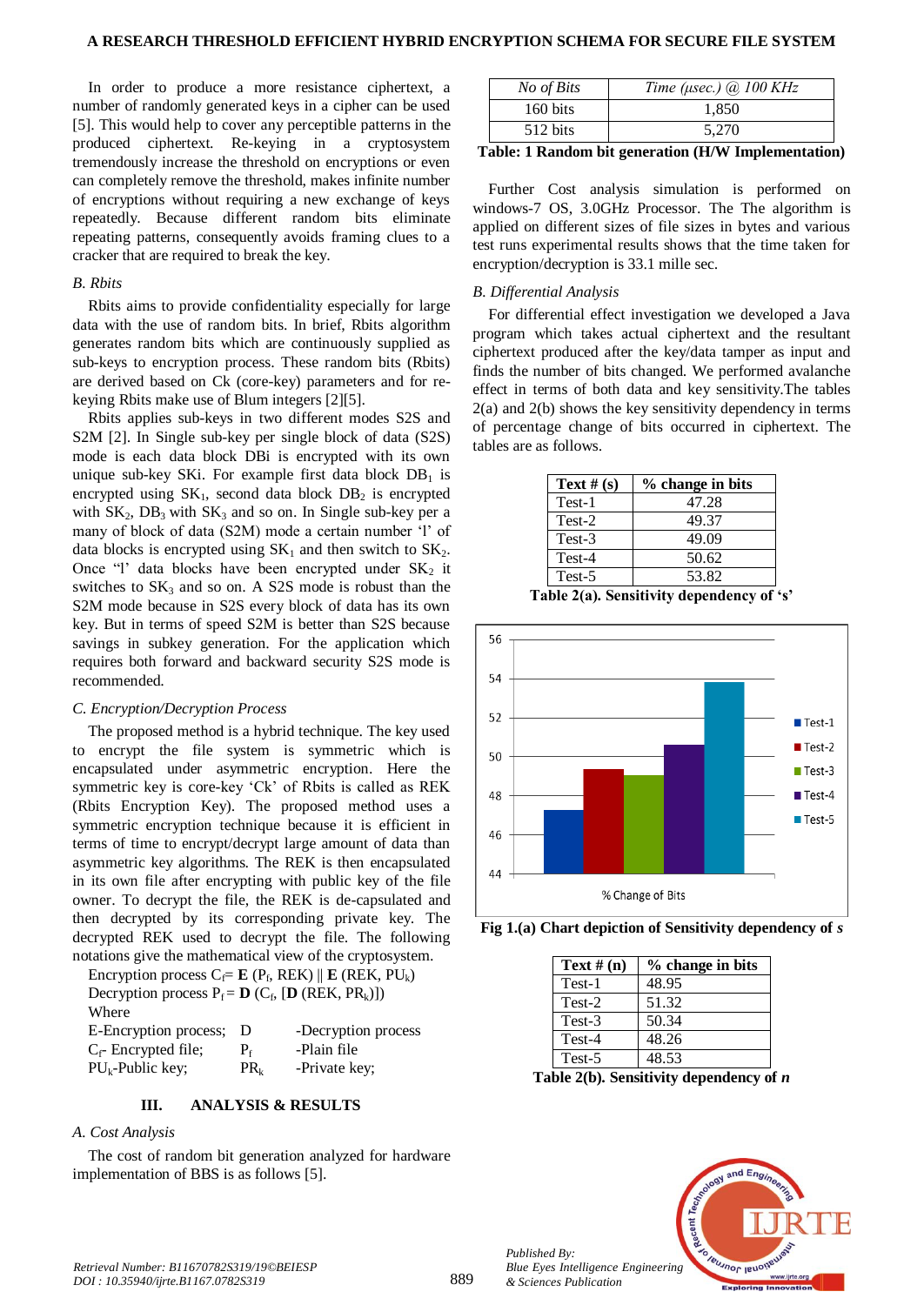

**Fig 1.(b) Chart depiction of Sensitivity dependency of** *n*

Percentage change of bits in ciphertstream *per\_chg* is calculate as follows.

$$
per\_chg = \left(\frac{nb}{tnb}\right) \times 100
$$

where *nbc* -no of bits changed ; *tnb* -total number of bits For instance for Test-1= (340/719)\*100=47.28

From the above statistics the average change effect of key and are listed in the table 3 and figure 2.

| <b>Seed Element</b> | Average Change of bits |
|---------------------|------------------------|
|                     | 50.04                  |
|                     | 49.48                  |





**Fig 2: Chart for average of key sensitivity of {s,n}**

From the above key sensitivity analysis we can confirm that a small change in the key produces extremely variant ciphertext. Especially from the table 3 show that change of a bit in 's' permitting to produce at least more than 50% of the change in ciphertext. Similarly a change in element 'n' also having the same affects as in 's' which is almost 50%. Similarly to key sensitivity test, data sensitivity is also analyzed by changing the actual plaintext in different positions repeatedly and resultant statics are recorded.

| $Test\#$    | Percentage of Sensitivity |
|-------------|---------------------------|
| Test Run -1 | 62.59                     |
| Test Run -2 | 30.6                      |
| Test Run -3 | 61.2                      |
| Average     | 51.46                     |

**Table 4: Percentage of Data sensitivity**



**Fig 3. Chart dipiction for the table 4**

From this data sensitivity analysis which confirms that known ciphertext attack is infeasible on Rbits by simply knowing the block of cipher blocks. From the above statistical analysis, we observed that Rbits satisfies diffusion and confusion characteristics of cryptographic information theory of Shannon, because the sensitivity is more than 50% for the both the cases of key and data sensitivity.

## *C. Speed Analysis*

Most of the file encryption algorithms like Gnupg, EFS, CryFS uses AES, RC4, DES, 3DES algorithms as core engines to process the plaintext. We performed an encryption speed comparative study on Rbits with RC4, DES, 3DES and the resulted speed statistics are recorded. The test speed runs are recorded for the key of length 64 bits, 128 bits and 256 bits.



**Fig 4. Encryption Speed for 64 bits, 128 bits and 256 bits**

From the analysis, the speed (time taken) of the algorithm in ascending order as

# *Rbits < RC4 < DES < 3DES*

Furthermore, Rbits is faster in encryption by 1.6 times than RC4, 6.7 times than DES and 16.6 times than 3DES, that speed of Rbits is efficient than RC4, DES, 3DES.



*Published By:*

*& Sciences Publication*